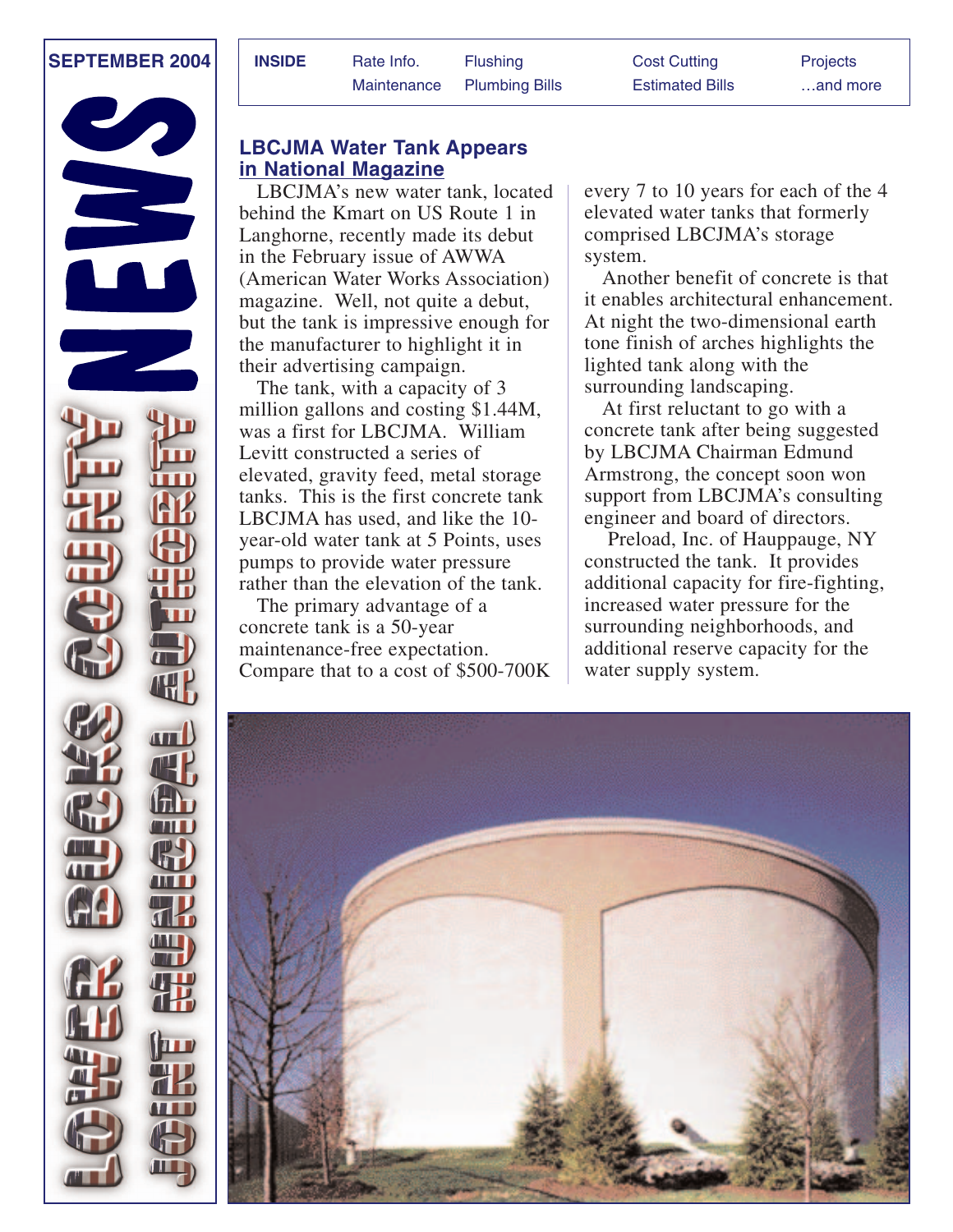# **Fire Hydrant Flushing**

The purpose of the Authority's fire hydrant flushing program is to reduce rust formation in the water distribution system, to identify trouble spots in the water distribution system, as well as making sure that all fire hydrants are in proper working order. Due to the reasons mentioned above it has been determined that flushing of the water distribution system needs to be performed two times per year, in the Spring and in the Fall.

Below you will find the Authority's fire hydrant flushing schedule for Fall of 2004. Please make sure that you read this schedule to identify the date when your section is scheduled to be flushed. This will be the only notification you receive of the Authority's flushing schedule; please place it in a safe place in your home as a reminder of the date that your section's flushing will take place.

### **Sewer Main Maintenance**

Sewer back-ups into homes and businesses can be costly and distressing. In an attempt to minimize these back-ups the Authority is carrying out a

program of preventative maintenance of the sewer collection system. This consists of televising the lines to determine trouble spots and then jet cleaning or rodding them to remove obstructions.

The main cause of blockages in the sewer collection system is grease. Homeowners and businesses are cautioned not to pour grease and oils from cooking down their drains. Restaurants and other food preparations businesses are regulated and monitored through the Authority's Pretreatment Program. It is impossible to monitor each of the 19,000 residential customers of the Authority. Voluntary compliance, on the part of residents, is essential to avoid these disastrous back-ups.

If every resident of the system contributed only one ounce of grease per day it would amount to 54,000 gallons of grease coming into the system. This is the equivalent of 18 tanker trucks full of grease.

Even though grease may be washed down the drain with very hot water, as soon as it reaches the cold pipes in the ground it begins to coagulate and *continued on page 4*

| <b>LBCJMA FLUSHING OF WATER MAINS</b><br><b>IMPORTANT NOTICE - MARK YOUR CALENDARS!!</b>                                                     |            |             |  |  |
|----------------------------------------------------------------------------------------------------------------------------------------------|------------|-------------|--|--|
| <b>SECTION OF LEVITTOWN</b>                                                                                                                  | <b>DAY</b> | <b>DATE</b> |  |  |
| Levittown Town Center, Kenwood, Junewood, Marion Village Apts., Dogwood,                                                                     | <b>TUE</b> | 5-Oct-04    |  |  |
| Farmbrook, Greenbrook, Stonybrook, Victoria Garden Apts.                                                                                     |            |             |  |  |
| Tullytown, Lakeside, Pinewood, Creek Village Apts.                                                                                           | <b>WED</b> | 6-Oct-04    |  |  |
| Oaktree, Crabtree, Willowood, Elderberry                                                                                                     | <b>THU</b> | 7-Oct-04    |  |  |
| Magnolia Hill, Birch Valley, Galilee Village, Newport Village Apts.,                                                                         | <b>FRI</b> | 8-Oct-04    |  |  |
| North Park, Village Of Pennbrook Apts., Millcreek Manor                                                                                      |            |             |  |  |
| Holly Hill, Appletree, Red Cedar Hill                                                                                                        | <b>TUE</b> | 12-Oct-04   |  |  |
| Thornridge, Vermilion Hills, Pennsbury Wood Apts., Galilee Pavilion, Rue Court                                                               | <b>WED</b> | 13-Oct-04   |  |  |
| Goldenridge, Orangewood, Violetwood, Whitewood, Green Lynne,                                                                                 | <b>THU</b> | 14-Oct-04   |  |  |
| Millcreek Road, Roman Apts., Mill Crossing Apts., Orangewood Apts.                                                                           |            |             |  |  |
| Indian Creek, Blueridge, Crestwood Condos, Yellowood, Bloomsdale Gardens,                                                                    | <b>FRI</b> | 15-Oct-04   |  |  |
| Avalon Court Apts., Millcreek Falls, Brittany Spring Apts.                                                                                   |            |             |  |  |
| Quincy Hollow, Juniper Hill, Upper Orchard, Lower Orchard, Plumbridge,                                                                       | <b>TUE</b> | 19-Oct-04   |  |  |
| Rt. 413, Racquet Club Apts., Foxwood Manor Apts.,                                                                                            |            |             |  |  |
| Hamilton Park Apts., Bristol Plaza, Levittown Trace Apts.                                                                                    |            |             |  |  |
| Cobalt Ridge, Woodbourne Rd. & Apts., Elmwood Terrace,                                                                                       | <b>WED</b> | 20-Oct-04   |  |  |
| Red Rose Gate, Longview Garden Apts., I-95 Technology Center                                                                                 |            |             |  |  |
| Forsythia Gate, Snowball Gate, Chesterfield Apts., County Club Apts., Hollybrook                                                             | <b>THU</b> | 21-Oct-04   |  |  |
| Highland Park, Twin Oaks, Deep Dale East, Deep Dale West, Twin Terrace Apts.,                                                                | <b>FRI</b> | 22-Oct-04   |  |  |
| Country Manor Apts., Dorilyn Terrace Apts.                                                                                                   |            |             |  |  |
| DAILY FLUSHING OF FIRE HYDRANTS WILL TAKE PLACE IN THE AREAS OF LEVITTOWN<br>IN THE ODDED CHOWN (RETWEEN THE HOUDS OF 7.00 A M AND 3.00 D M) |            |             |  |  |

**IN THE HOURS OF 7:00 A.M. AND 3:00 P.M.**)

Areas being flushed and adjacent areas may notice a slight discoloration in the water during the period when flushing is in progress. The disturbance, if any, is usually less than an hour in duration.

FLUSHING MAY BE POSTPONED AT ANY TIME DUE TO WATER RESTRICTIONS FROM INSUFFICIENT RAINFALL. Residents are advised to refrain from using water for drinking, cooking, or clothes washing while the flushing is in progress.

2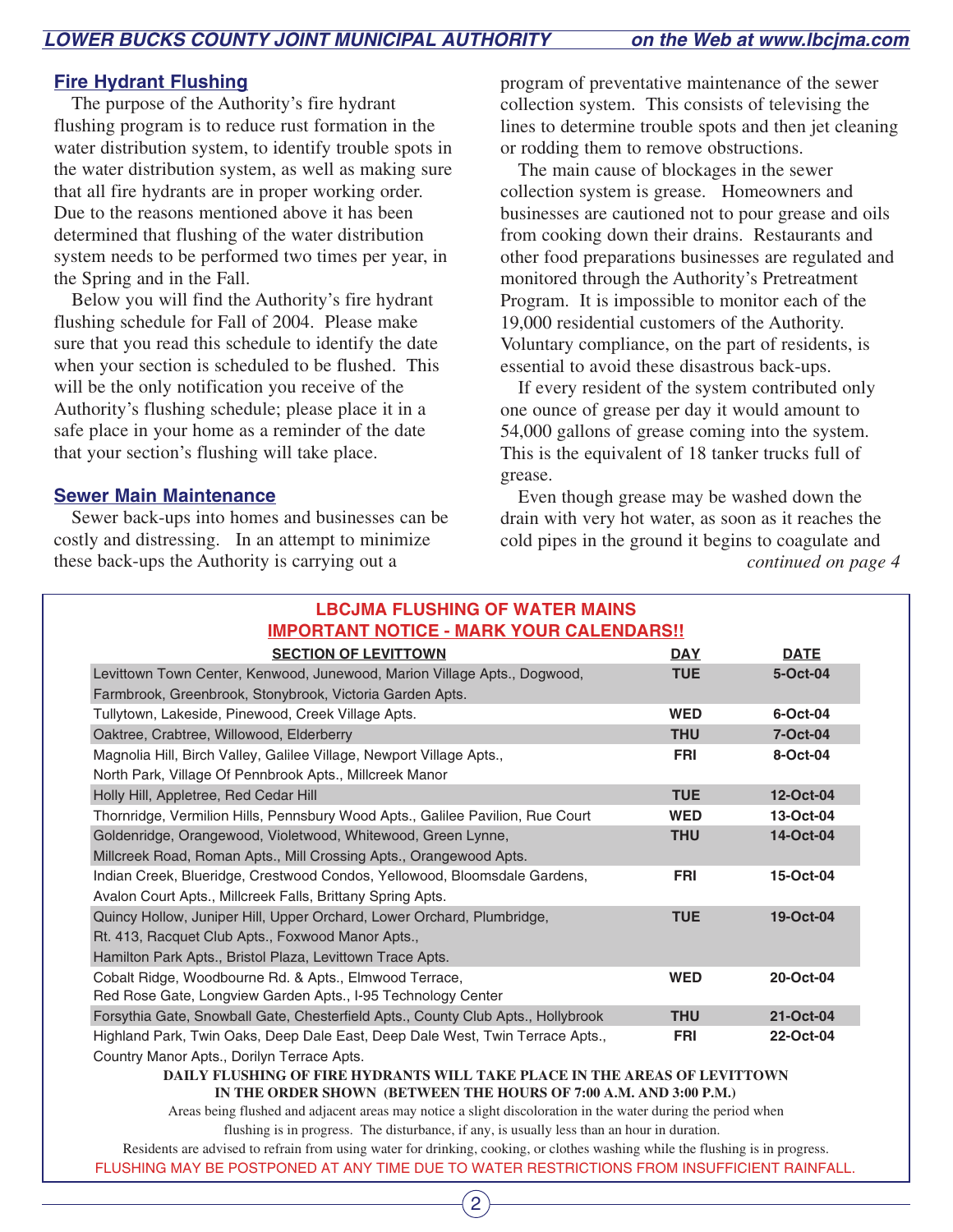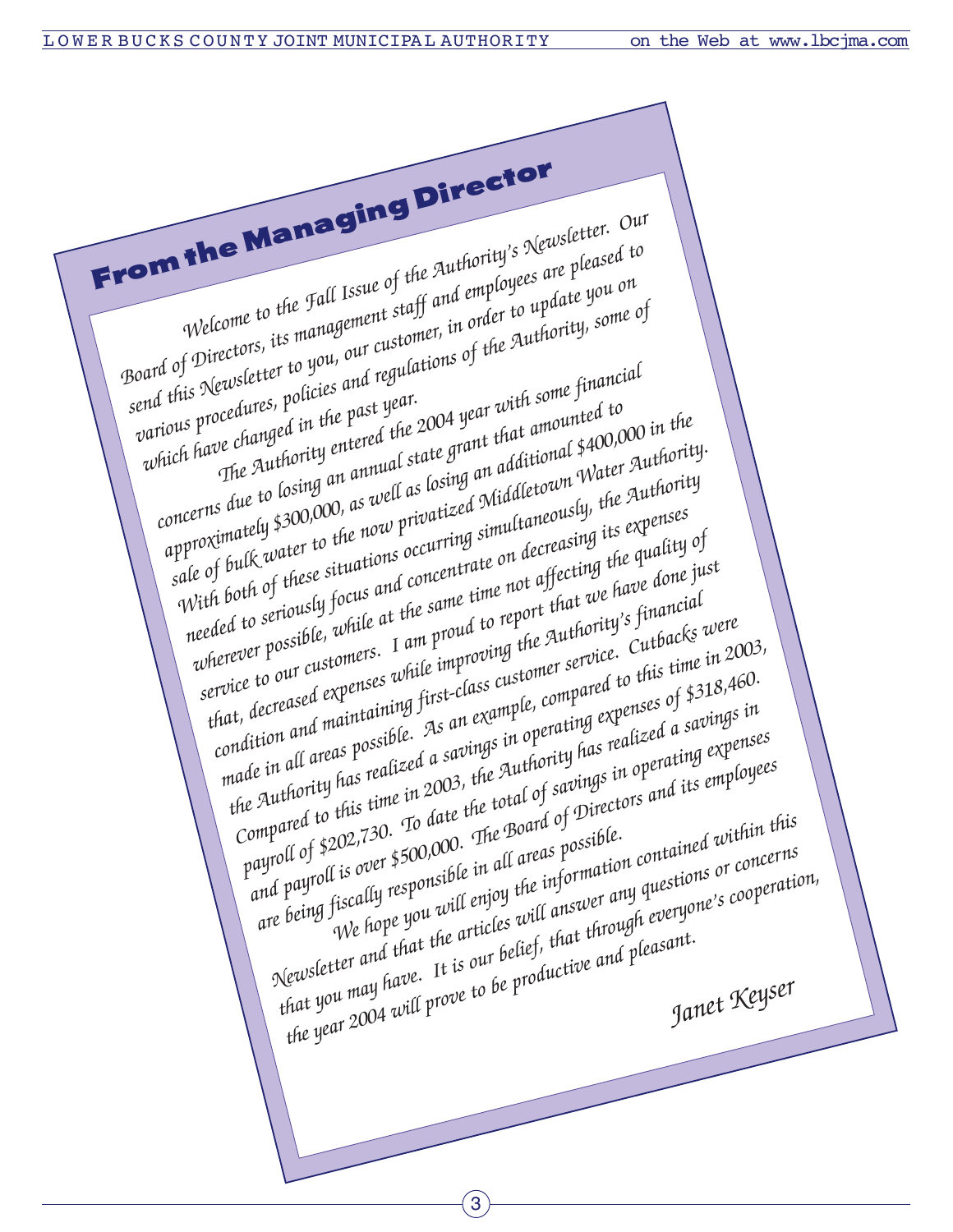*sewer maintenance from page 2*

build up. Grease is most properly disposed of by collecting it in a metal container and placing it with your household waste.

Customers are also urged to take care to not allow rags, disposable diapers and other items to enter the sewer system. They may become lodged in your sewer laterals or the sewerage collection system.

Should you experience a sewer back-up, slow drainage or foul odors coming from your drains, please call the Authority to report your problem at (215) 946-0731 before contacting a plumber who will charge you a fee. **The Authority does not reimburse its customers for plumber's invoices due to water or sewer problems and/or repairs.** If the problem is in the Authority's sanitary sewer main the Authority will make the necessary repairs at no cost to the homeowner.

### **Water Valve Inspection and Exercise Program**

As a part of preventive maintenance of the water distribution system, the Authority will be starting a program of inspecting and exercising the existing water valves located within the water distribution system. The program will also include replacement of any inoperable or damaged valves. This is going to be an ongoing year-round preventive maintenance program. This program will begin shortly. Customers may notice a temporary slight discoloration in the water. The disturbance, if any, will usually be for a very short duration.

## **Utility Easements**

Many homeowners throughout Levittown are not aware of the sanitary sewer easements located on their properties. These easements are basically restricted areas, usually located along the back of the property (although some are on the sides or even in front). The restrictions include but may not be limited to permanent structures (garages, sheds, house additions), swimming pools, large trees and shrubs, etc.

The purpose of the easement is to allow access by Authority personnel to clean, repair and in some cases replace the sewer main(s). Although Levitt  $&$  Sons were very rigid in their restrictions, the Authority recognizes that many properties are of an insufficient size for reasonable enjoyment for a typical family. That is why the Authority will grant an easement permit to a homeowner for various types of uses

provided the proposed project is "moveable" and conforms to some practical guidelines. Some common requests for an easement permit include storage sheds (on a crushed stone base, no concrete), fences, above ground swimming pools, etc. No permanent foundations such as concrete are permitted so that the object can be moved in the event that the Authority requires emergency access to the easement.

If you have a manhole located in your back yard and wish to construct a fence, an access area, which is a minimum of a five (5) foot radius must be maintained around the manhole. In situations where this is not practical, a gate may be constructed so that when it is opened, the five foot radius is obtained. If you wish to lock a gate which would inhibit the Authority's access to a manhole, the Authority can provide a special lock free of charge. This lock will only be accessible to the homeowner and Authority personnel.

Permits can be obtained at the Authority's wastewater treatment plant office located at 7900 Route 13, Levittown PA 19057. This location is at Route 13 and Haines Road, next door to the McDonald's Restaurant. Please bring a clean copy of your original plot plan along with a second copy showing the proposed project. The details should include distances from the back and side yards along with dimensions from any existing structures located on the property. The permit fee is \$50.00 regardless of how many items are proposed. A gate lock can be obtained at the same location. The telephone number is 215-946-0731.

## **Getting to the Root of the Problem**

Now that our community has matured, we have to turn our attention to large trees located on the sanitary sewer easements. Almost all of the sewage backups which occur these days throughout Levittown are a direct result of tree roots which penetrate the sewer mains. Mr. Levitt and his engineers never intended there to be large trees in the back yards of our modest properties. When trees are improperly located or just allowed to get out of control, the result can be devastating to homeowners. When the Authority discovers these problems, homeowners who own the offending trees receive certified letters, requiring them to remove the trees, stumps and surface roots within 90 days. Unfortunately, this is done at the homeowner's expense. But you don't have to wait for a problem to occur. If a large tree exists in the back of *continued on page 5*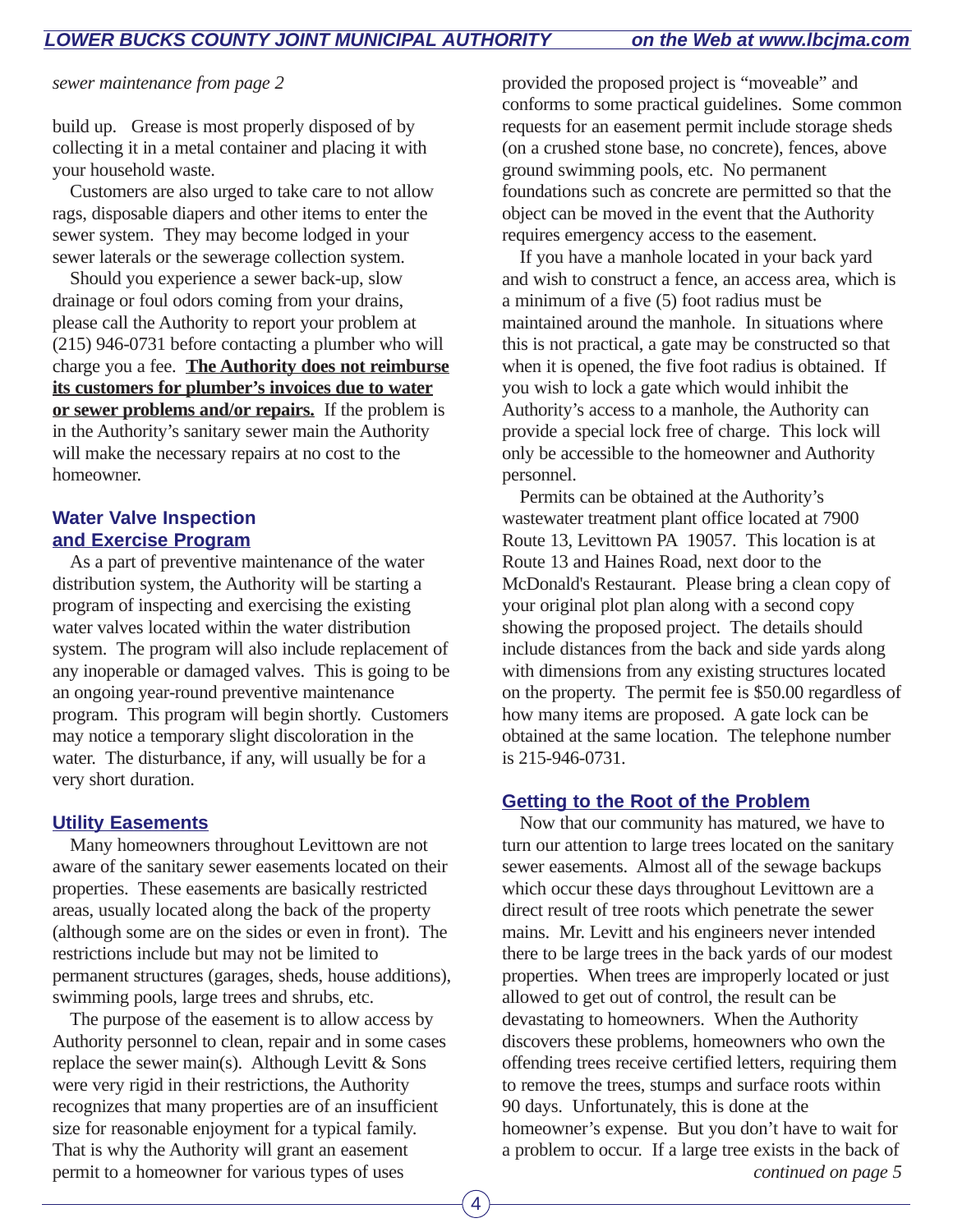### *roots from page 4*

your property, chances are the roots have already started their journey into the sewer main. It is usually just a matter of time (usually a short time) before you or your neighbor experience raw sewage backing up into the home. In some extreme cases, homeowners have had to open the front door to let the sewage out.

So what should a homeowner do? The best course of action is to address a large tree issue before it becomes a serious problem. In addition to sewage backups, large trees can cause other problems too. In most cases, Levitt and Sons located the utility poles and corresponding power lines parallel to the sanitary sewers. A large tree can take out power lines very easily in a storm. In addition to the power lines, the telephone and cable lines share the same utility space. Another problem involves large limbs or even an entire tree falling into a yard and damaging property or even worse, injuring someone. The roots from these trees not only penetrate the sewer mains but eventually blocks the line completely. Over time, the root diameter increases to a point where the pipe is broken or even crushed. The result is the tree has to be taken down anyway, in addition to the chaos of emergency crews digging up the adjoining yards to replace a section of sewer main. Everything in the area must be moved or removed in order to gain access to the damaged section of sewer.

Tree roots are the number one cause of damages and sewage blocks throughout Levittown. In addition to requiring property owners to remove problematic trees, the Authority strongly urges homeowners to remove large trees as soon as possible. If you have a financial hardship and are either required to remove a tree or wish to prevent a problem in the future, the Authority has a program to help you achieve that goal. Please contact Phil Smythe, Field Technician, at 215-946-0731 x201 for further information.

# **'Estimating' of Water Bills**

The Authority will estimate a customer's water bill if they cannot access the water meter or water meter pit. Estimated bills are stamped with the words "THIS IS AN ESTIMATED BILL" on the bottom of the smaller portion of your bill.

The only other time the Authority will estimate a customer's bill is in the winter months due to weather conditions. If temperature or wind chill drops below 32 degrees, or snow or sleet is falling, the Authority will not read water meters. Again, there will be a

message on the bottom of your bill stating the bill has been estimated.

When the temperature is 32 degrees or below, the Authority will not lift the water meter pit lids. There is a risk of freezing the customer's water service line leaving the customer without water service. With temperatures 32 degrees and below, the ground around the water meter pits becomes frozen preventing the meter readers from lifting the lids, or placing them back on the meter pit correctly creating a safety risk.

# **Schedule of Billing**

LBCJMA bills customers on a quarterly basis. The schedule below will tell you which four months of the year you can plan on receiving an invoice for water and sewer service.

# **BILLING SCHEDULE**

#### **JANUARY-APRIL-JULY-OCTOBER**

Lakeside Indian Creek Pinewood Whitewood Stonybrook Snowball Gate Greenbrook Mill Creek Falls Farmbrook Red Rose Gate Willowood Cobalt Ridge Elderberry Green Lynne Elderberry (Jubilees) Laurel Bend Birch Valley (Jubilees) Mill Creek Manor **Oaktree** 

#### **FEBRUARY-MAY-AUGUST-NOVEMBER**

| Magnolia Hill           | Κ  |
|-------------------------|----|
| Thornridge              | U  |
| Thornridge (Jubilees)   | J١ |
| Dogwood                 | Q  |
| <b>North Park</b>       | R  |
| North Park (Jubilees)   | F  |
| Plumridge               | т  |
| <b>Vermillion Hills</b> | Ρ  |
| Lower Orchard           | J١ |

ienwood pper Orchard unewood luincy Hollow ed Cedar/Goldenridge orsythia Gate iullytown 'aper Mill Village uniper Hill

#### **MARCH-JUNE-SEPTEMBER-DECEMBER**

| <b>Birch Valley</b>   | Goldenridge (Ranchers)         |  |  |
|-----------------------|--------------------------------|--|--|
| Crabtree              | Deep Dale                      |  |  |
| <b>Red Cedar Hill</b> | <b>Highland Park</b>           |  |  |
| Appletree             | <b>Twin Oaks</b>               |  |  |
| Goldenridge           | <b>Apartment Complexes</b>     |  |  |
| <b>Holly Hill</b>     | <b>Bloomsdale Gardens</b>      |  |  |
| Violetwood            | Hollybrooke                    |  |  |
| Violetwood (Jubilees) | <b>Private Fire Protection</b> |  |  |
| Orangewood            | <b>Crestwood Condos</b>        |  |  |
| Yellowood             | <b>Fire Hydrants</b>           |  |  |
| Crabtree (Ranchers)   | Drexelwood                     |  |  |
| <b>Blueridge</b>      | Fairbridge                     |  |  |
|                       |                                |  |  |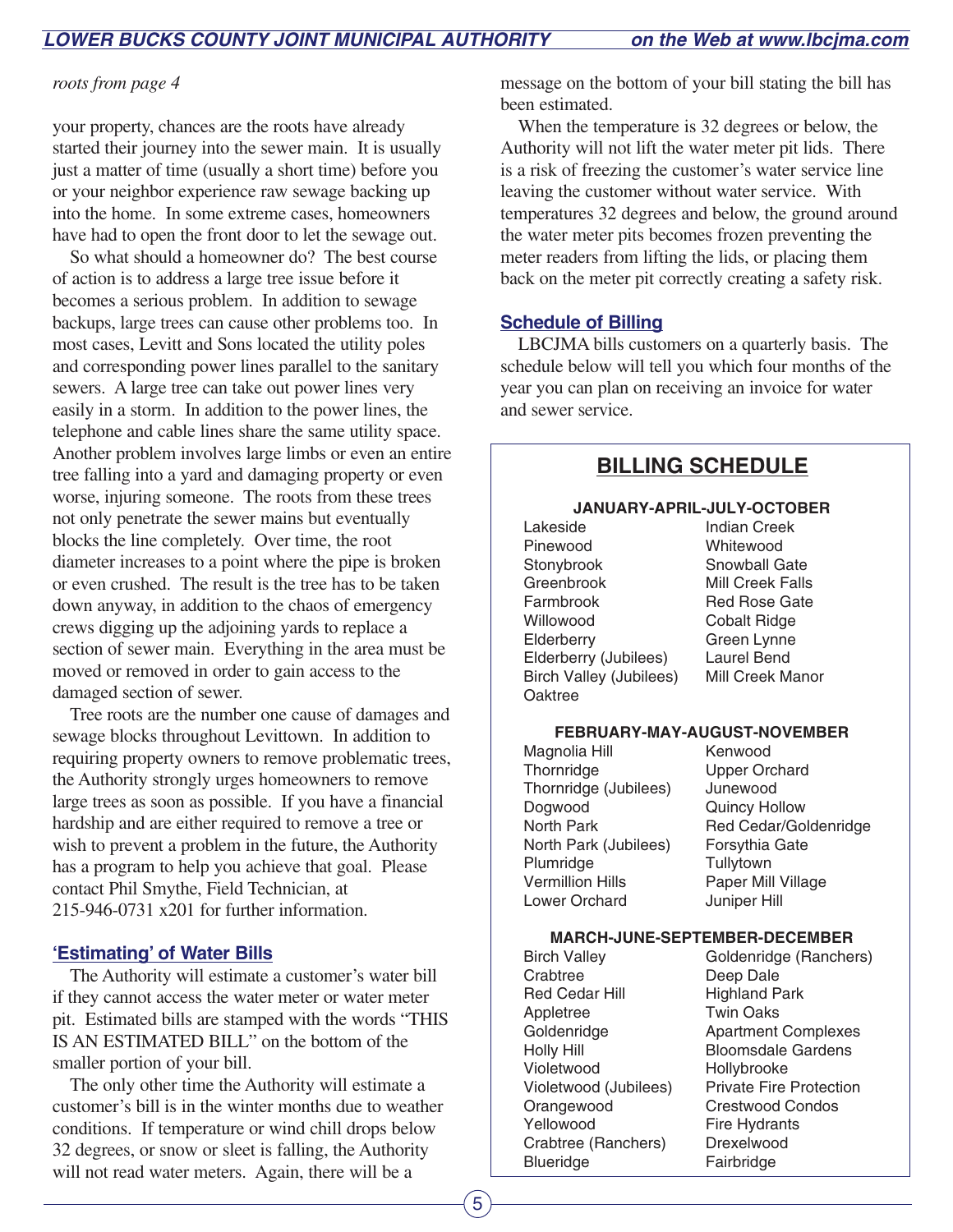## **How Your Bill is Estimated**

An 'estimated bill' is based on the previous 4 quarters usage. The 4 quarters are added together and divided by 4 to give an average usage.

Example: 1st quarter usage is 30,000; 2nd quarter usage is 20,000; 3rd quarter usage is 20,000; and 4th quarter usage is 10,000; total usage for the 4 quarters is 80,000. Take 80,000 divide by 4 to equal an average usage of 20,000. This average would be the estimated use for the winter billing quarter.

If a customer had a documented water leak during the 4 quarters used in estimating, which resulted in a high estimated bill, an adjustment will be made. This adjustment cannot be made unless the customer makes us aware of the problem.

Water bills that are over estimated during the winter months will be adjusted on the following quarterly billing.

# **Water & Sewer Certification** *When You Sell Your Home or Business*

When your home or business is sold, and settlement is scheduled, the Authority receives notification, in letter form, from either the title company handling the settlement, the real estate agent involved in the selling/buying of the property, or the attorney handling the sale of the property. This notification consists of the name of the sellers, the name of the buyers, and the date of settlement.

When the Authority receives this notification, we schedule a date to take a final meter reading. This reading is done prior to the date of settlement to allow for the paperwork involved to reach the requesting agency by the date of settlement. Once this reading is taken, the Authority will calculate the usage from the reading. This amount, along with any monies still owing on the account, plus any outstanding fees due the Authority, are sent to the requesting agency. The agency does all pro-rating of the charges between the sellers and buyers. The amount stated on the certification is collected at settlement and disbursed to the Authority.

The Authority charges a \$50.00 fee to process a certification.

## *When You Rent Your Home or Business*

The process for the changing of tenants in a rental property is much the same as selling your property. The owner of the property, the agency handling the rental of the property, or the tenant can request a certification. The request must be in writing. It is

highly recommended that the owner of the property, or the agency handling the rental of the property, request a certification whenever there is a change in tenant as any monies owed on the account are the owner's responsibility.

Once the Authority is notified of the date the change in tenant will take place, a final reading is scheduled. Once this reading is taken, the Authority will calculate the usage from the reading. This amount, along with any monies still owing on the account, plus any outstanding fees due the Authority, are sent to the requesting party. The Authority will do the necessary pro-rating of charges between the owner/rental agent and the tenant. The certification is sent to the requesting party.

Please note that the name on the account remains in the owner's name. A copy of the quarterly bill is sent to both the owner/rental agent and the tenant.

The Authority charges a \$50.00 fee to process a certification for a rental property.

## **LBCJMA Board of Directors**

The Authority's Board is made up of six members appointed to five year staggered terms. They are appointed by the municipal body they serve; three from Bristol Township and three from Tullytown Borough.

The current Board Directors from Tullytown Borough are Edmund Armstrong, Chairman; Richard Adams, Assistant Treasurer and Edward Czyzyk, Assistant Secretary.

Board Directors from Bristol Township are Joseph Pollio, Vice Chairman; John Monahan, Treasurer and Anthony Verduci, Secretary.

The Board of Directors hold their regular monthly meetings at the Authority's main office located at 7811 New Falls Road, Levittown, Pennsylvania, on the third Wednesday of each month. Meetings begin promptly at 7:00 P.M. *continued on page 7*

# **LBCJMA Board of Directors**

**Bristol Township Tullytown Borough**

Anthony Verduci Edmund Armstrong John Monahan Edward Czyzyk Joseph Pollio Richard Adams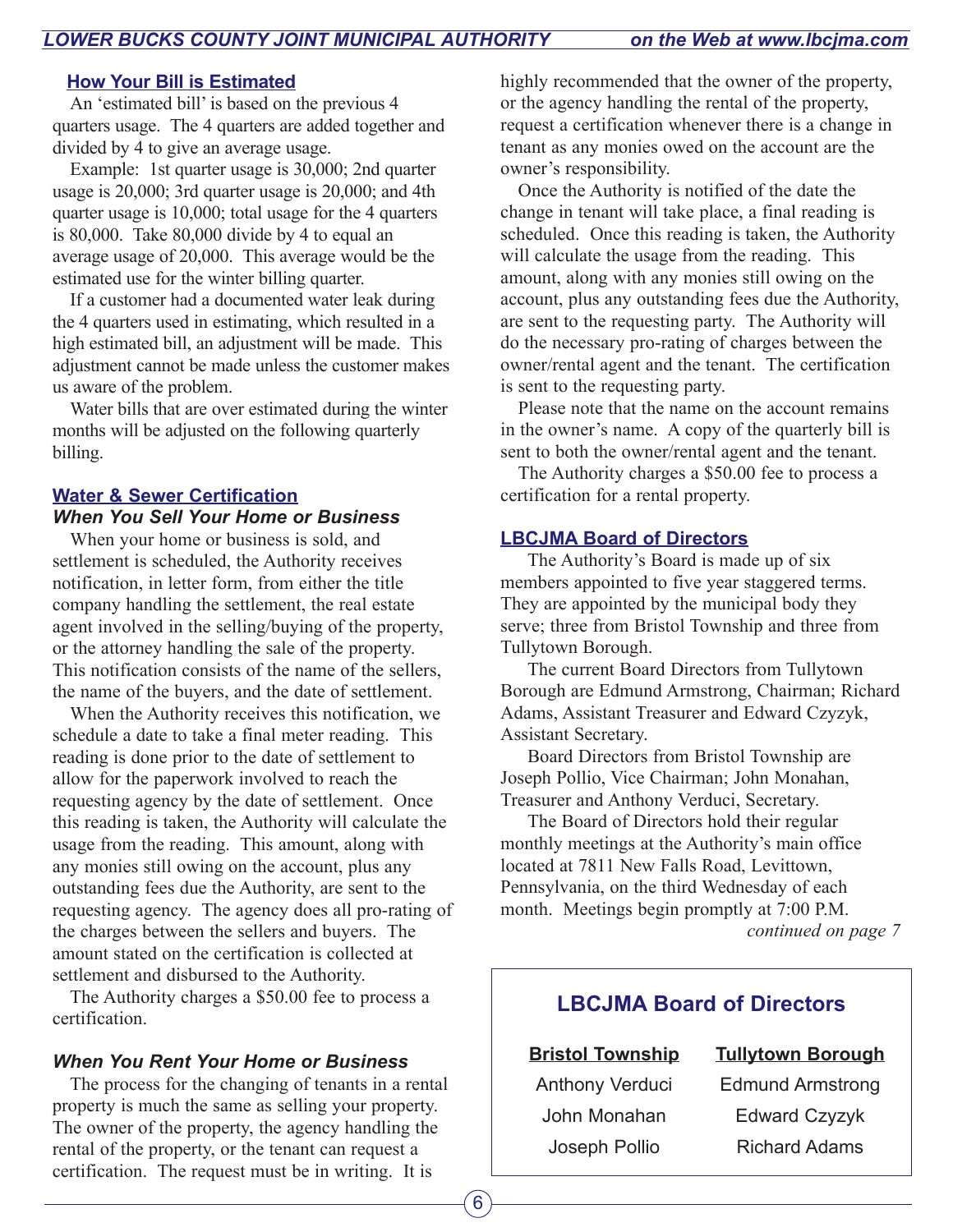# *Board from page 6*

There are times when circumstances require the Board of Director's meeting(s) to be cancelled. When this occurs a notice will be posted on both the front and back doors at the Authority's main office building advising the public of the cancellation of the meeting.

# **Procedure for Water Service Termination**

When a customer's account is a billing period behind and/or \$80.00 overdue, the customer receives a shut-off notice included with their current bill (this notice gives them a specific date that their service will be discontinued). The customer then has 30 days to pay a minimum of one-half of the total amount due prior to the shut-off date. The remainder of the bill is due within the following 30 days.

If half of the total amount due is not received by the shut-off date, the service is disconnected and a pink-colored shut-off notice is left at the home. Customers may call the Authority and make their payment by telephone using a debit or credit card, or by check. A night drop box is available at the Authority office for after hours check or money order payments.

To restore water service the payment must be received by 3:00 P.M. on the date of disconnection.

# **LBCJMA on the Web**

This past May LBCJMA made their road into the information superhighway with lbcjma.com.

Customers seeking applications for direct debit billing, sewer lateral replacement permit applications and minutes of LBCJMA public meetings can download them at lbcjma.com at the downloads link to the left of the screen.

The site is of benefit to contractors as well. Water service applications and sewer service applications as well as sewer lateral replacement permit applications can be downloaded for convenience. Save time and money - go to lbcjma.com!

# **LBCJMA Celebrates Earth Day With Pennsbury Students**

What better way to celebrate Earth Day than to visit a sewage treatment plant. Fifth grade students from Pennsbury's Manor Elementary School got to do just that with a little help from employees of LBCJMA's Wastewater Treatment Plant (WWTP), and Levittown resident Gary Sanderson who is a New Jersey DEP environmentalist.



At upper-left students are viewing beakers of before and after wastewater.

Behind the students at upper-right is piping for the aeration basins where helpful bacteria break down sewage.

At lower-left students are outside of the anaerobic digester building. Hey! What's that down there?

At lower right someone doesn't like the smell. Uh, this is a sewage treatment plant… it's not THAT bad.

LBCJMA looks forward to a continuing learning relationship with our local students.